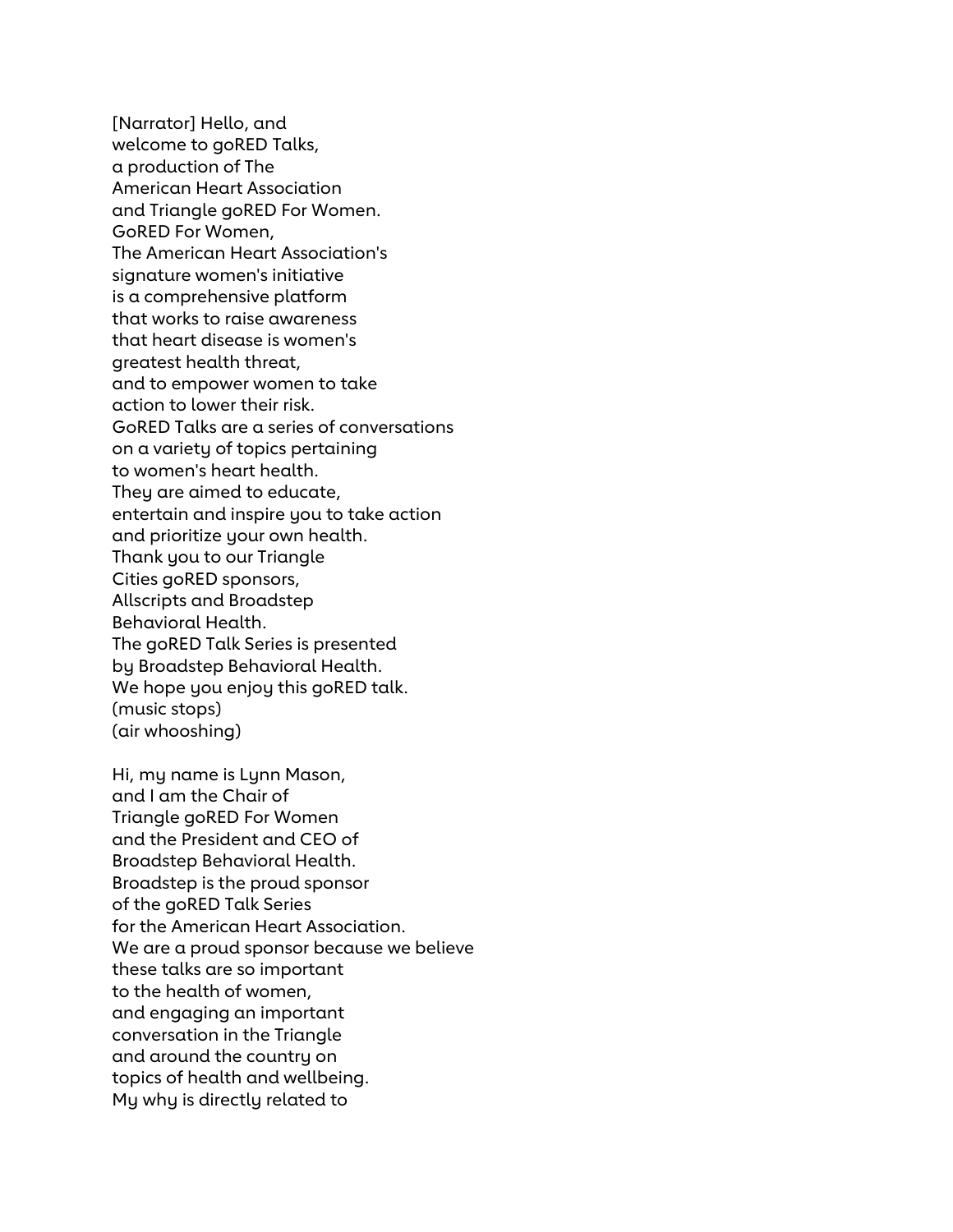the health journey I've had and the health journey of the women in my family. My mother passed away from complications due to morbid obesity, and the ultimate result was a heart attack and a stroke, which happened back to back. Unfortunately, high cholesterol and high blood pressure run in my family. And it's so important for me to stay educated about my own health, physical and my own mental wellbeing. It is so important for women to prioritize our health, not just our physical health, but mental health includes our emotional, psychological and social wellbeing. It affects how we think, How we feel, and how we act. It also helps determine how we handle stress, relate to others and make choices. And when we feel good about ourselves and truly find our rhythm, we're more likely to make healthy choices. I'm thrilled to introduce you today, to my friend and the wonderful Founder and Owner of StyleFinder, Mary Michele, who is a Master Style Coach. She's going to share with us today, more about the art of looking good to feel good. Please enjoy.

Could what we wear, reduce heart disease? I'm Mary Michele Nidiffer, Master Style Coach and Founder of StyleFinder Boutique. In 2022, heart disease is the number one killer of women.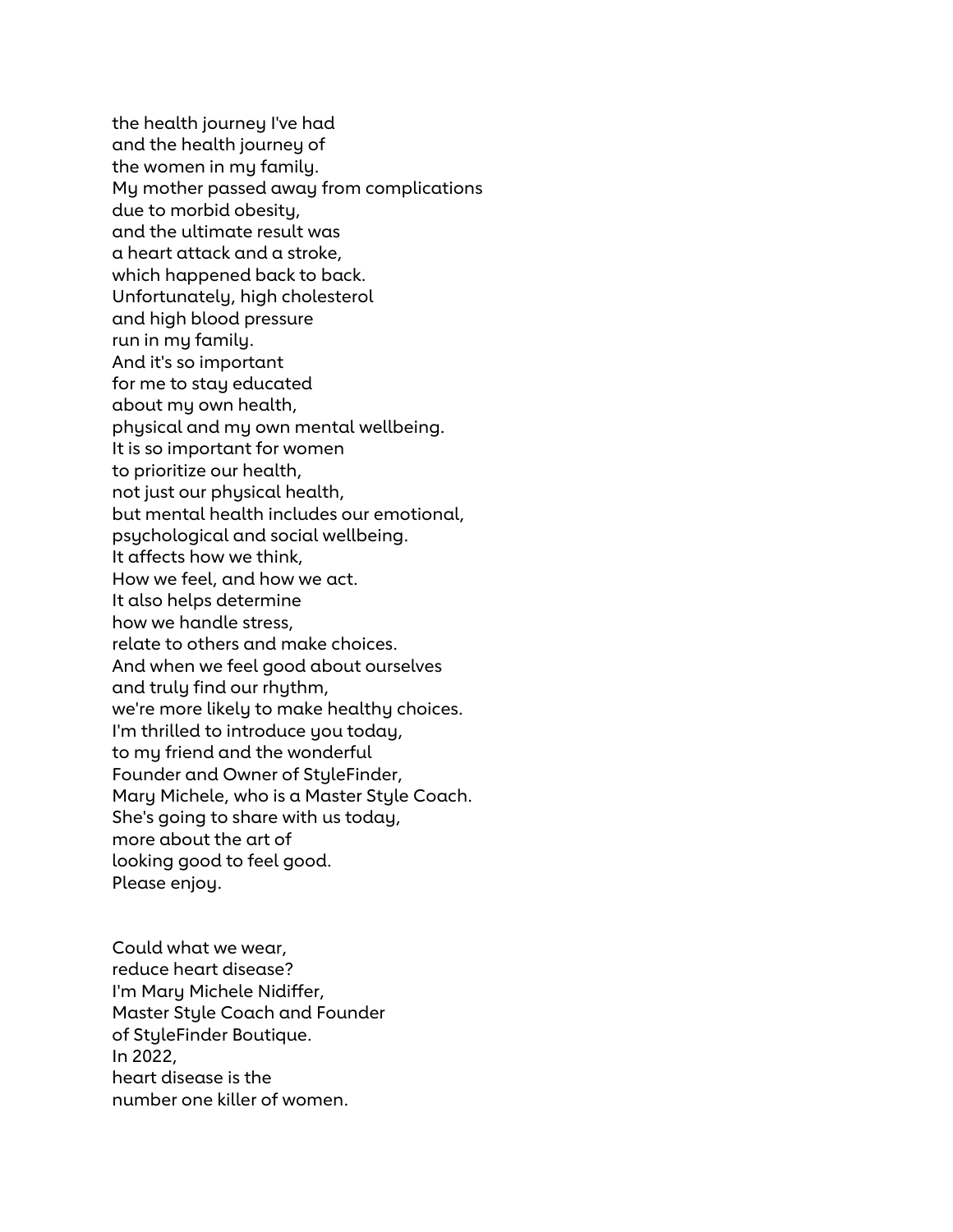I personally have lost two family members to heart disease, so, it's a cause near and dear to my heart. Women are also experiencing increased anxiety, stress and negative emotions. What I've found, is that a lot of those negative emotions are directed at how they feel about themselves. They've gained weight, their bodies changed, and they're just not sure about who they are anymore. What women have come into the boutique telling me, is that they've gained weight, they're hiding out in their baggy black clothes, and they're just cutting themselves off from all their social activities. They're not going on date nights. They're not going on book clubs, and they're just sitting around at home in isolation. This can lead to a great deal of unhappiness. In her book, You Can Heal Your Life, spiritual author and mentor, Louise Hay, correlates heart disease with lack of joy. What if we could bring joy into our lives through something that we do every single day; getting dressed? In spring of 2022, dopamine dressing is one of the hottest trends, not just for this season, but for the entire year. And in my opinion, there's no better time for it. Dopamine is the happiness hormone, and it's what's released when we do something pleasurable; petting our cat, hugging a friend,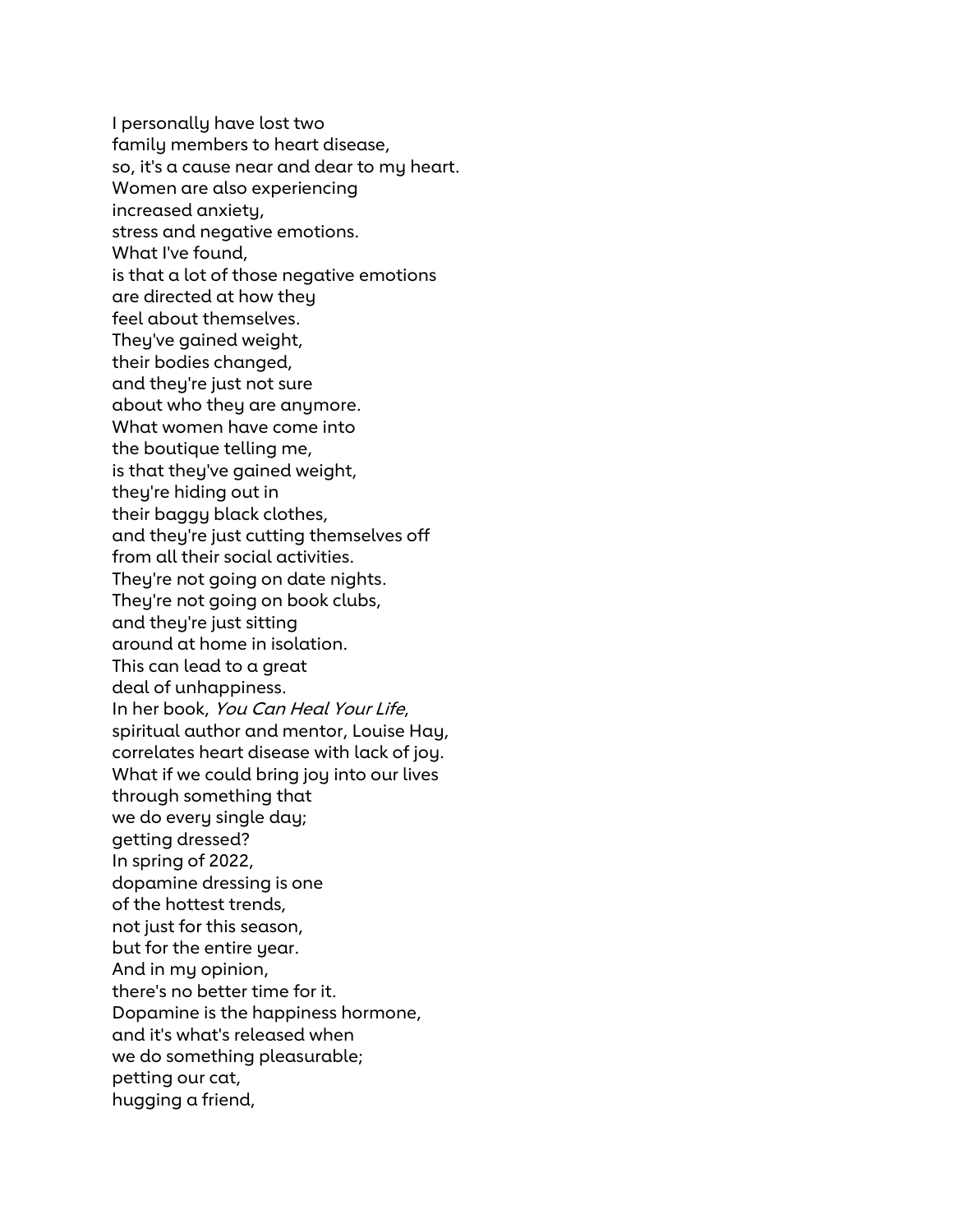wearing something we love. What if we could increase our happiness through our clothes? Now I'm a firm believer, that what you wear tells the world who you are. And when you show up in an outfit that makes you feel more like yourself, it's powerful. It boosts your moods. It helps you to feel joyful and it helps you to feel powerful. I want to share with you three tips to bring dopamine dressing and more joy into your wardrobe. My first tip: Color. I always start with color because color is a powerful tool. It's the first thing that people notice and it can make a big impact on how you feel. There is scientific evidence that proves that color can elevate our mood or it can make us feel flat. So, choose wisely. When you wear bright, vibrant colors, that light you up, it just makes you feel good. But if you hide out in dark, drab colors, that's how you're going to feel as well. Now don't get me started about black, because black is not everybody's best color. However, when you wear black, I encourage you to wear it because you love it, not because you don't know what else to wear. My second tip: Print. I love helping my clients add prints and patterns to their wardrobe. They add a sense of fun, a sense of playfulness, and can make a simple outfit much more interesting. Try animal prints,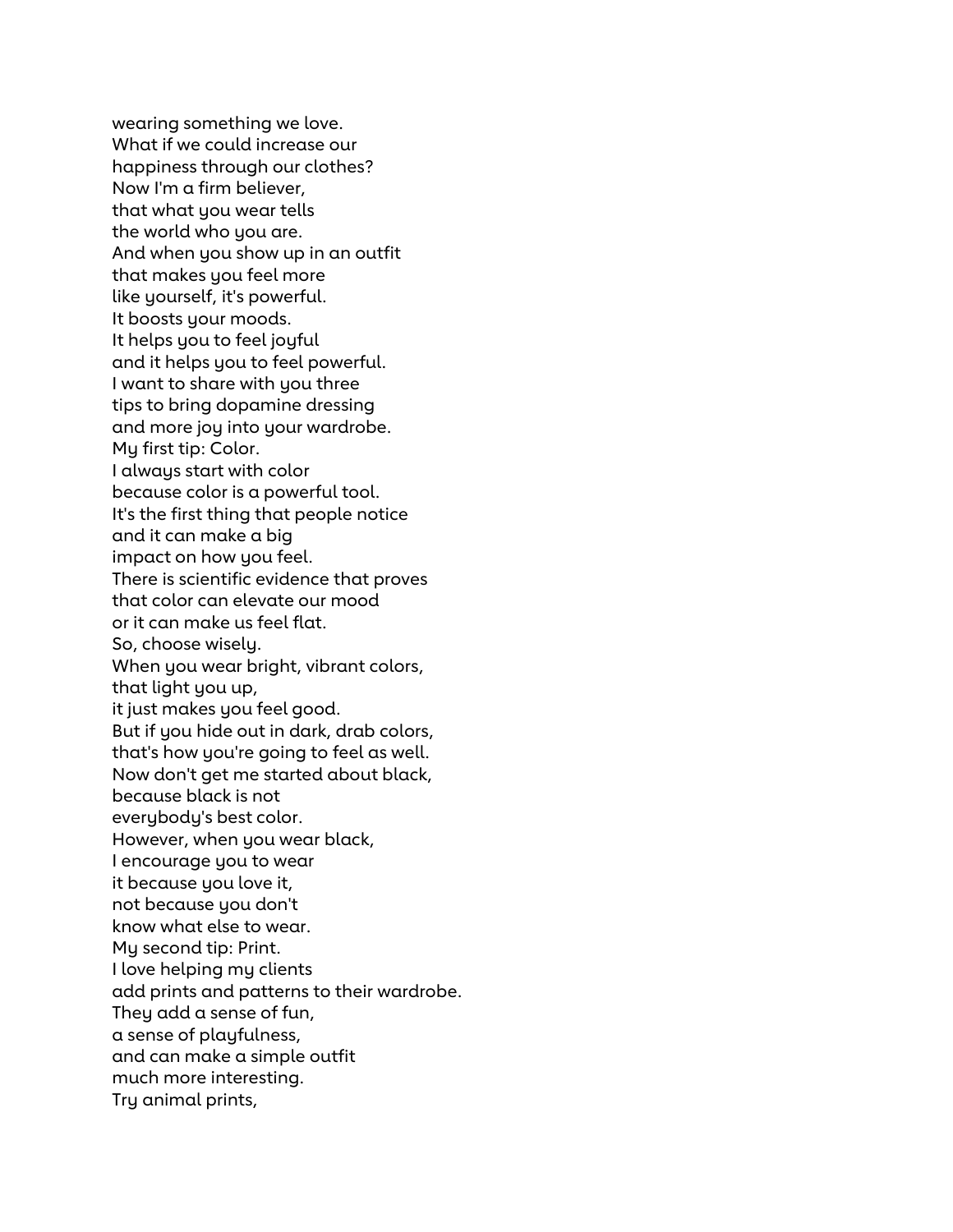florals, stripes, polka dots, but try some prints. If you're not used to wearing prints, try them in a simple scarf, in a top, in your shoes. If you're a little bit more comfortable with prints, go bold. Maybe a print dress, a kimono or print pants. Now my third tip: Add in some accessories that you love. So many women tell me, they wear the same old accessories every single day, because they just don't know what to wear. But if you take some time and get dressed, and add in accessories that you love, that's where the magic happens. Wear something that puts a smile on your face, that brings your entire outfit together, and maybe something that's a little bit unexpected. You could also bring in something that reminds you of a loved one. Maybe you have a watch from your grandmother. Maybe you have a scarf that reminds you of a wonderful trip you took with your husband or a dear friend, but accessories can really punctuate your look and help you put your personal style on your outfit. We get dressed every single day, so why not leverage your style? Use it as a tool to bring in more joy in your life, help you be the woman that you were meant to be, and help you to live life to the fullest. It starts with what you wear and having a positive attitude. When you look good,